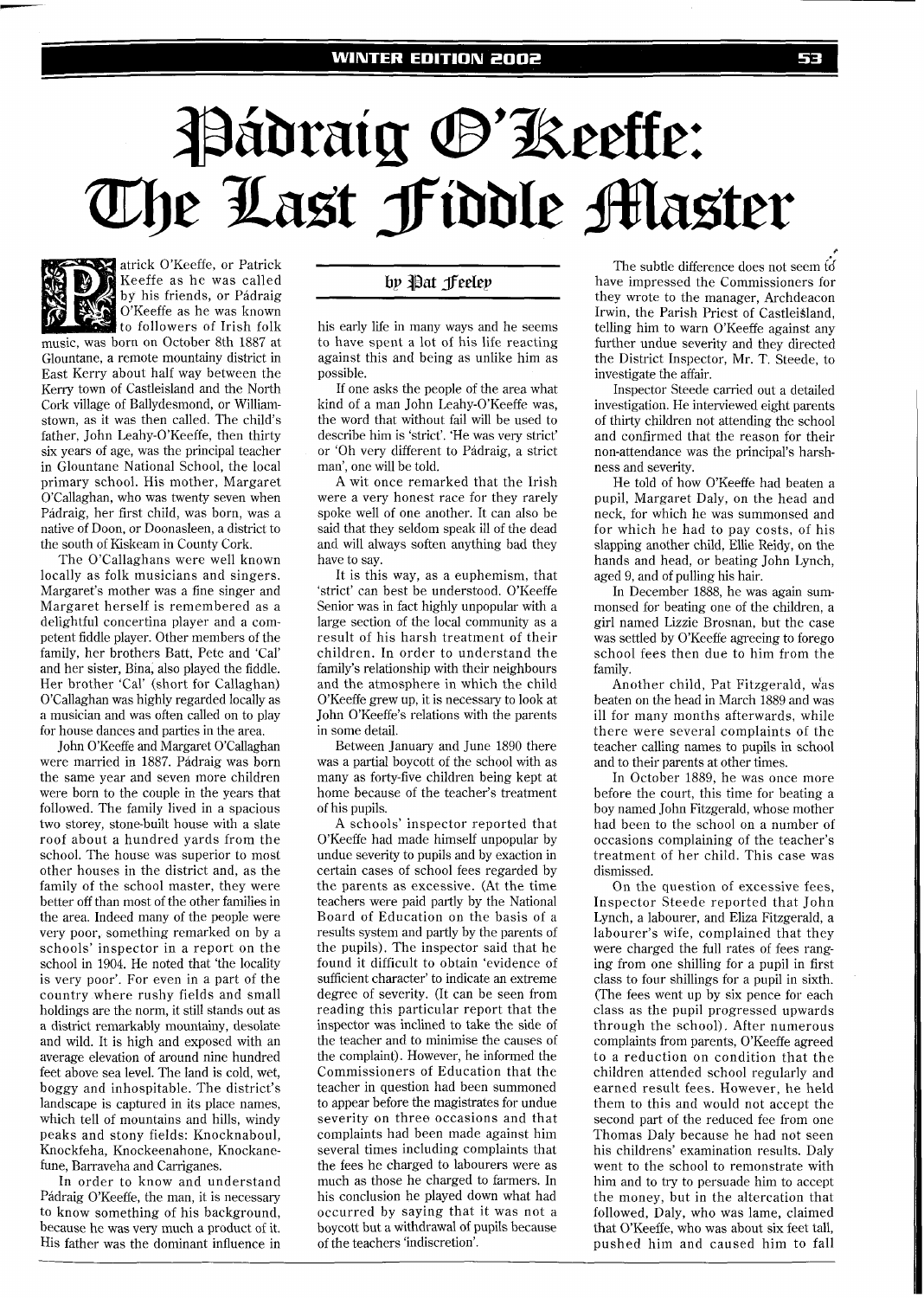against the pillars of the school gates. O'Keeffe denied this.

Inspector Steede also reported that the teacher's brother, Daniel O'Keeffe, was prominent in the boycott. He had kept his three children at home because of a family dispute. He was claiming that he should not have to pay school fees as he was part owner of the house in which the teacher lived rent free and that the latter also owed him money for grazing. John O'Keeffe denied that his brother had any claim to the house and he said that he had paid him for the grazing.

In his summary, the inspector said that it was clear that the parents were unwilling to send their children to the school and that some parents had transferred their sons and daughters to Scartaglin schodl, and to the national school in Williamstown (Ballydesmond), though they were not allowed to remain in these schools. He said he believed that the teacher was unduly severe, but not to the extent complained of by some parents and he also believed that the fees charged to labourers were excessive.

The manager of the school, Archdeacon Irwin, told the inspector that he would investigate any complaints of undue severity as soon as he was informed of these by the Commissioners. He also said that the fees for labourers' children should not be more than a shilling a quarter irrespective of what class they were in and that the teacher should not go to law with parents on school matters without first consulting him.

There is no further mention of the boycott after this, so we can assume that the teacher and the parents reached some kind of understanding, a modus vivendi. However, as can be seen from the reports, it was remarkably bitter and revealed a deep current of bad feeling and animosity towards O'Keeffe in the small, mountainy community. The teacher's children would have grown up aware of this atmosphere and would have reacted to it in one way or another.

It was not until 1904 that O'Keeffe and the school were again brought to the formal attention of the Commissioners. This was in an inspector's report in February of that year which noted that the children had no playground as the principal teacher had planted a plot attached to the school with potatoes, cabbage, turnips and mangolds.

The manager, at this time, Monsignor John O'Leary, P.P. V.F., Castleisland, was asked for an explanation. He replied that the ground in question was very rugged and uneven and required tillage in order to be made suitable for a playground.

In March 1904 the teacher was reported as saying that he would prepare it for a playground when the crops that were in the ground were lifted. It was, however, five years and many reports later before this was done, for it was not until September 1909 that a report was filed saying that the vegetable plot had finally been sown with grass seed.

The cabbage garden affair is on the

whole a fairly humorous business and in fairness there does seem to have been a tradition of planting vegetables in the plot but it does at the same time indicate a certain selfishness and a lack of concern for the children who, deprived of their playground, were forced to play on the rough, narrow road outside the school gate.

When he reached school going age, Padraig went to his father's school across the road. But when he got a bit bigger he was sent to live with his maternal grandfather and uncles over the county boundary in Doon, County Cork. This was a common country custom at the time and was practised especially where there was a large family. He remained with his O'Callaghan uncles and aunts, attending the local school, Ummeraboy National School, until he completed his primary education. All the evidence suggests that this was a very happy period of his life. The O'Callaghan's were small farmers and, as we have seen earlier, the family were interested in music and dancing. All the uncles and aunts played musical instruments and the old man of the house, the grandfather, was a step dancer. It was a house of music, and house dances and parties were held regularly. Young O'Keeffe got on well with his relatives who liked his pleasant, easy manner and his quiet ways. In the words of one of them, 'We were mad about him". At this time he was said to have been particularly close to his cousin, Bina O'Callaghan.

The Doon years were formative ones and were an undoubted influence on him. His interest in and love for Irish folk music can be traced to this period and to the musical O'Callaghans. He acknowledged his debt to the people and the place by naming a number of tunes after them - Callaghan's reel, Callaghan's hornpipe, the Doon reel and so on.

The young O'Keeffe returned to Glountane when he had finished his primary education, probably about 1901. By this time there were eight children in the family, five boys and three girls, ranging from Pádraig who was thirteen to William, the baby, who was six months old and the family had a domestic servant employed, a local girl, named Nancy Brosnan, aged fifteen.

We do not know what exact form his education took after this. His father may have given him private tuition for a period and one can take it that he helped in some way to prepare him for the career in teaching on which he was now embarked. Local tradition has it that he went to a teachers' training college in Dublin, where he trained as a national teacher. This was probably the training college in Marlborough Street because St. Patrick's Training College, Drumcondra, has no record of him being a student there.

Whether or not he ever had any real interest in teaching or any vocation for it is doubtful, considering the disinterest he later showed and the offhand manner in which he turned his back on it. His father was a strong-willed, domineering man and

in all probability it was he who decided that his eldest son should follow in his footsteps.

It is also said that his father got him to take formal lessons on the violin and to study musical theory. We do not know for certain whether or not he ever had any formal tuition, but Seamus Ennis said that he knew music theory and understood harmony, counterpoint and modal progressions as well as he did.

In October 1913, the master's datighter, Nora O'Keeffe, was given a post in the school as a Junior Assistant Mistress. In the meantime Pádraig had successfully completed his training and was teaching in the area. His father's health began to fail around this time and Pádraig was given temporary employment as a substitute in the school while his father was out sick. When his father had recovered sufficiently to return to work, the son got another temporary post in Clogher Boys' National School near Ballymacelligot. He was teaching there when his father's final illness occurred and he returned to Glountane to take over.

His father died on April 30th 1915 and Padraig was appointed principal of the school on May 17th 1915 at a salary of £56 per annum. The other teacher in the school was his sister, Nora, who married a man named Carmody some years later.

Almost from the very beginning Pádraig seems to have failed to make any favourable impression on the schools' inspectors. Less than six months after his appointment, in October 1915, an inspector requested the manager, Monsignor O'Leary, 'to draw the special attention of the teacher to irregularities reported and to omissions in records'. In September 1916 the principal's work was said to be 'lacking in force' which the principal had explained by saying that 'he was unwell'.

This constituted a pattern. Padraig was often unwell, especially in the mornings, for his nights were increasingly spent at house dances, parties and music sessions where he played the fiddle and drank deep and late into the night.

His first and only real romance also dates from this period. He is said to have fallen in love with a local girl named Scollard, who came from a family of wellknown step dancers in the area. He, it is said, wanted to marry the girl but his family disapproved of her and were adamantly opposed to any suggestion of marriage. With nothing coming of Padraig's wooing, the girl emigrated to America. But, as local tradition has it, she did not forget him and sent him back the fare to New York which he, so the story goes, drank.

She was, it would seem, the first and last woman in his life. For he had, by now, discovered his two real loves - traditional Irish music and Guinness's stout. In time he came to regard music as his first love, even to the extent of referring to the fiddle as his missus. His good friend, Seamus Ennis, himself a traditional musician as well as a storyteller, broadcaster and collector of music, once asked him about

#### 54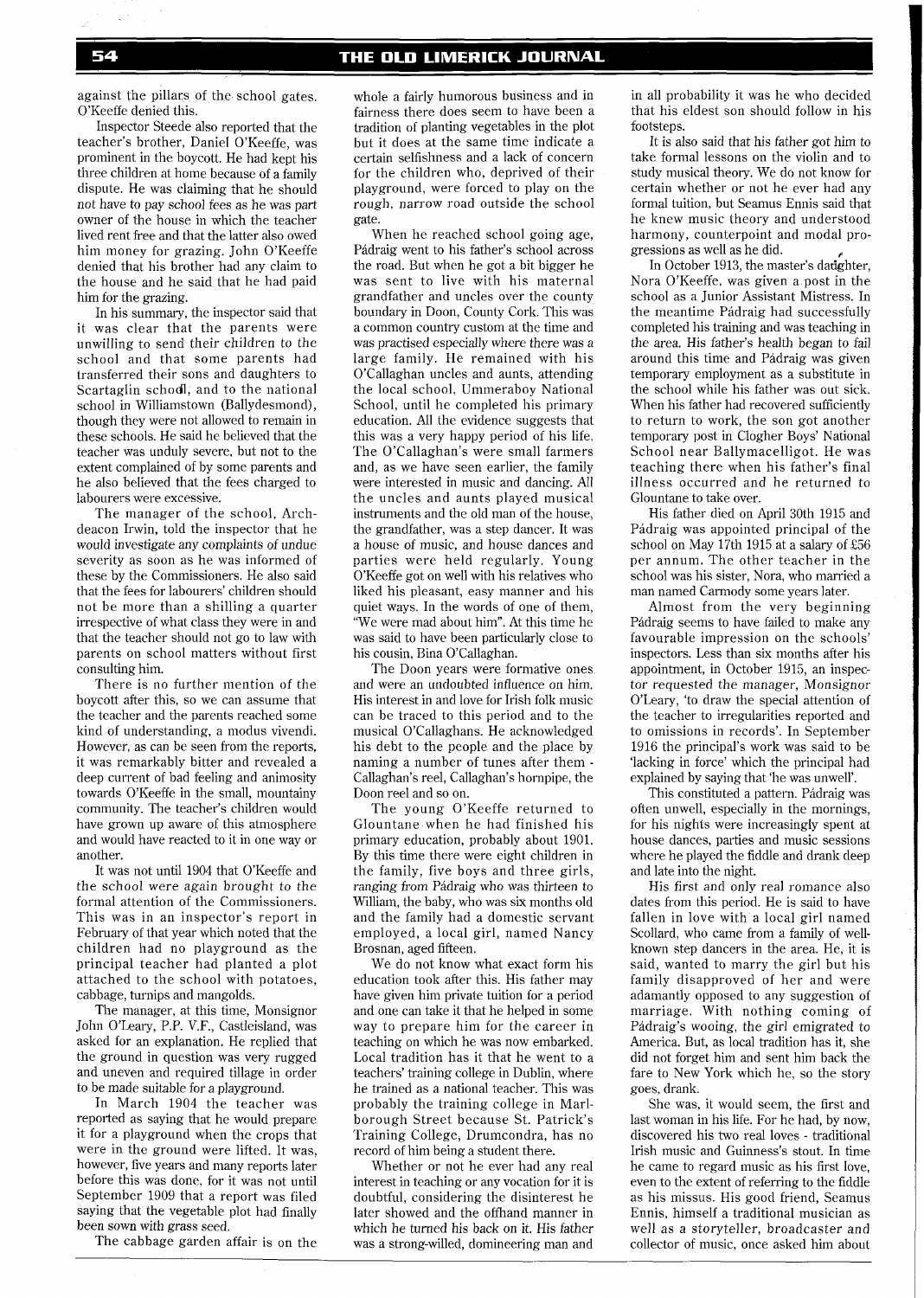## **WINTER EDITION 2002**



**Padraig O'Keeffe.** 

this and this is what he said: "I'm not married. That's the only wife I have. I'm wedded to her and a great wife too, no trouble at all. One stroke of the bow across the belly and she purrs".

With regard to teaching, there seems to be general agreement amongst those who knew him that he had no real interest in it. Padraig liked the fresh air, the open road, a walk across the mountain tracks, the talk and the company of the men in the pubs and playing and drinking until late at night. The preparation of work schemes, the routine of the school room, the correcting of essays and sums, the

dust from the chalk and the floor, the breaths of the children misting up the windows that looked out on the cold, watery bogland, the paint peeling on the dull school walls - these were not for him. The grey walls of the little school house hemmed in his wayward, undisciplined spirit that longed for the freedom of the roads and the smells, sounds and companionship of the Sliabh Luachra pubs.

But when it comes to his actual teaching and to his teaching ability there is disagreement amongst his former pupils. One of them whom we interviewed told us that he could not remember

learning anything Inicit Hom by abiding memory he had of his school days was Pádraig playing the fiddle and all the children out on the floor dancing 'the crow step'. He claimed that his education at Glountane did not extend much beyond learning how 'to smoke tobacco and blow bubbles'.

Another ex-pupil of his was in total disagreement with this. She said that he was a great teacher with progressive and advanced ideas and methods. She told of him taking classes out into the fields to study nature and remembered his kindness and gentleness towards the children. There seems to be general agreement on this, which is in marked contrast with the way his father treated his pupils. But unfortunately there was also a consensus, it would seem, on his slapdash approach to the job, the missed mornings, the lost days and his failure to apply himself. After a few years the parents of the children became increasingly dissatisfied with him. Some of them complained him to the school manager. Others transferred their children to the neighbouring school of Kilmurry.

In March 1918 he was formally ticked off in an inspector's report for his 'remissness' in regard to the disappearance of a piece of school property and he was warned to take adequate care of such property in the future 'under pain of serious consequences'.

In May of the same year the inspector again visited the school and informed him 'that unless he performs his duties as a teacher efficiently and makes proper preparation for his work, the question of his fitness for continued recognition as principal must engage attention'. He was also told, for good measure, that he should see to it that 'the dusting of the school room is attended to sufficiently'.

Padraig was not above answering these criticisms. In April 1919 he informed an inspector that the school had not been whitewashed or cleaned since 1915.

In October 1919 there was a further inspection following which the 'principal Mr. O'Keeffe' was reported as being 'wanting in energy'. It was also noted that he had not drawn up his schemes of work and was 'not systematic in his preparations'. The inspector gave it as his private opinion that he was in fact 'becoming less efficient'.

In December extracts from the inspectors' reports were sent to him and he was informed 'that the continued unsatisfactory condition of the school is noted'. He was asked to make 'a vigorous effort' to effect a substantial measure of improvement 'failing which serious action will be taken in his regard'.

It must at this stage have been obvious to him that his dismissal was imminent and he decided to pre-empt it in his own inimitable way. This is how Seamus Ennis told the story:

"There was one night Padraig was at a spree and it was a summer night and a lovely sunny morning. About half past six or seven in the morning Pádraig landed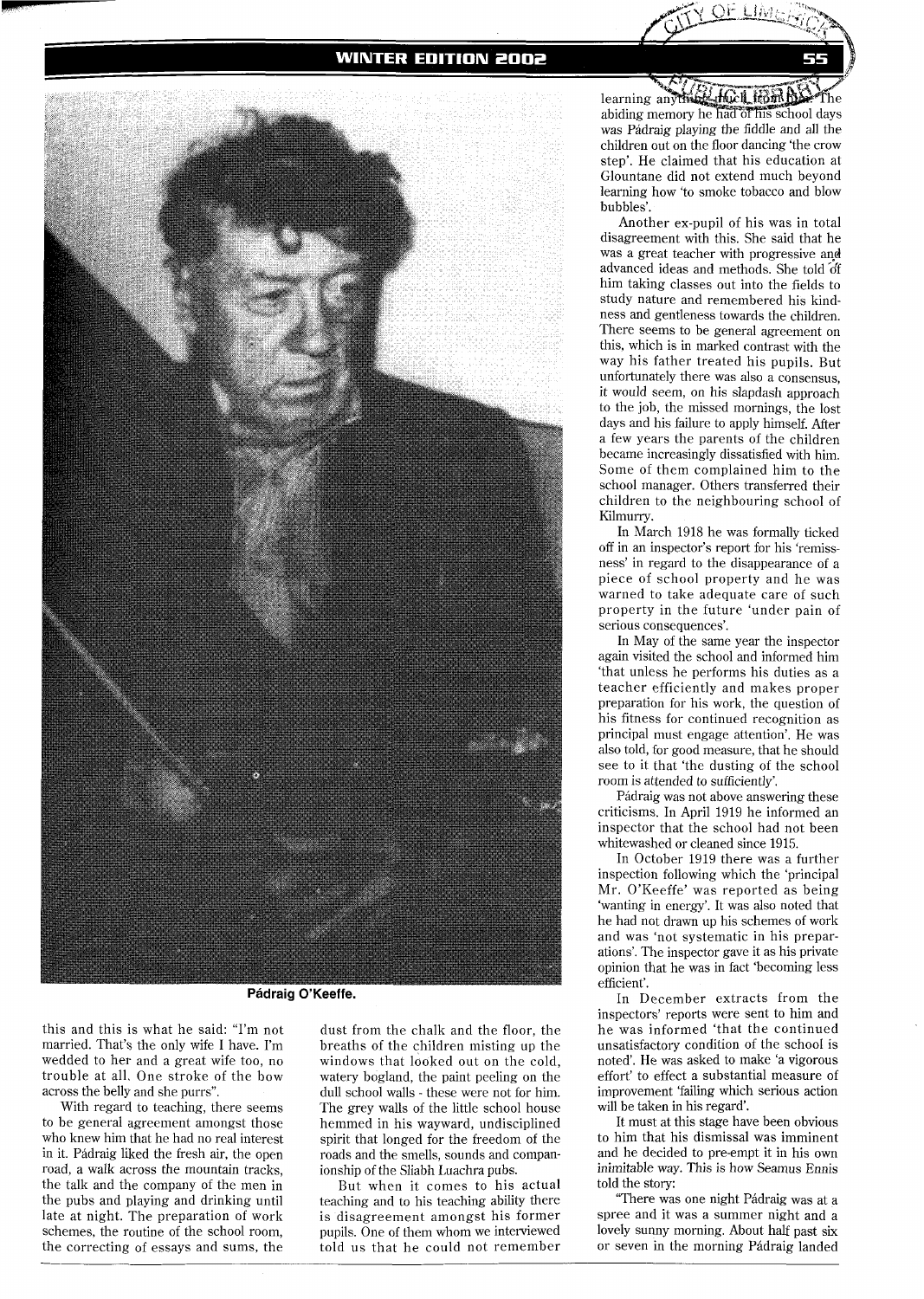#### THE OLD LIMERICK JOURNAL

home and he didn't have to go to school until half nine. So he walked into Castleisland and went into a public house and called for a pint of stout. The local hackneyman, the local taxi, he came in and he says: 'Padraig, I've a man down there trying to hire my car to go out and inspect your school - a school inspector' and Padraig said to him: 'Is he a tall thin fellow or is he a small red-haired fellow?' 'Oh a small red-haired fellow'. Then Padraig says: 'you take him out to my school and ask him to inspect it, and tell him you saw me and that I said I hope he finds the school up to specification and everything in order there, because he won't find me there any more".

And that was how he resigned from the job. His service as a teacher with the National Board of Education terminated officially on June 30th 1920. It was to all intents and purposes the end of his permanent employment. True, he worked at one regular job after this, but this was only for a very short time.

In the years immediately following his resignation from teaching, he tried his hand at dealing in cattle. There was a little bit of land going with the house and he was able to rent grazing locally. But he soon discovered that he was not cut out to be a cattle dealer and he gave it up.

Some time later he got a job as a clerk in the Labour Exchange in Tralee, but he tired of this too after a short time and packed it in. That was the last job he was ever to hold and for the rest of his life his only source of income was the fiddle.

This was indeed a poor and precarious way to earn a living. But it was what suited. The money, such as it was, came from two sources - from fee paying engagements in dance halls and pubs and from teaching the fiddle to pupils. These engagements were at different times of his life and for periods of varying duration. For instance, at one time he used to play in McCarthy's pub in Castleisland and used to refer to himself as Tom McCarthy's orchestra'. At another time he had a regular Sunday night engagement together with his two protégés, Denis and Julia Murphy, to play for dances in Lacka Hall near Ballydesmond, while during another period he had a regular booking for Vaughan's Hall at Clamper Cross, north of Ballydesmond. He was also frequently invited to play for house dances, for which he was sometimes paid a few shillings and for which musicians were always treated to food and drink for the night. However, the money he made from teaching the fiddle was probably his most consistent and steady source of income.

It may be as well at this point to look at the system and form of teaching that he followed and in time made his own. He was a travelling teacher and went around the countryside visiting and teaching pupils in their homes, though, for a short period in the early days, he taught pupils in his house on Sundays.

After some years his daily routine became well established. Each day he set

off walking through the countryside to visit his students and earn some money to pay for the evening's entertainment and relaxation in the village pubs. His pupils were to be found over a very wide stretch of country in districts as far apart as Rathmore, Farranfore, Scartaglin, Brosna, Knocknagree, Currow and Ballydesmond. It is estimated that he often walked over twenty miles a day and it was as a peripatetic teacher of the fiddle that he became so well-known to the people of the countryside.

He varied his teaching methods to suit the ability and dedication of individual pupils. But in general he took it slow at the beginning and concentrated on tone production. To some he dictated every detail of bowing technique, while with others he was content to pass on the tune, relying on their natural ability to perfect the details.

Most sources agree that he liked to instruct his pupils in bowing and this is usually the only aspect of playing that he described in detail in his tablature system of instruction. Both Seamus Ennis and Jerry Collins, former pupils of Padraig's, say that he always recommended finishing dance tunes on an up-bow to give them an added lift. Another feature of his playing, which he passed on to his pupils, was the use of the bow at full length and the tendency to play more notes per bow stroke than other traditional musicians. These characteristics have also been noticed in Julia Murphy's playing and in the playing styles of other pupils of his.

On a sheet of paper he ruled out five lines. The spaces between the lines represented the four strings of the fiddle. Number 1 meant to apply the first finger, 2 meant apply second finger and so on. A tick above a note represented an up bow, no tick stood for a down bow. A curved line over several notes indicated that they were all bowed in the same direction. An 'R' stood for repeat. Seamus Ennis described the system as 'highly ingenious'.

His pupils regarded it as a very effective and simple system of instruction, though it is not as comprehensive as some of the modern tablature systems in use today. It could only be used in conjunction with an actual demonstration and rhythmic emphasis, as well as other aspects of technique and performance, are not indicated or dealt with.

In later years when some of his pupils came to play with bands or wanted to learn tunes from printed collections, it was a source of regret with them that he did not teach them staff notation. (Julia Murphy, who married another local musician named John Clifford, later learned to read music when she was living in London and playing with Irish bands in the halls and clubs).

If music manuscript paper was not available, which was frequently the case, Padraig would draw the lines for the tablature on the page of a copybook using the bow of the fiddle as a ruler. It was also quite common when his pupils, or fellow

musicians, met him in a pub for him to write a tune on any scrap of paper that was available, often on the inside of a cigarette box. The story is even told of a famous occasion when he met Denis Murphy, who was cutting turf in the bog. Denis began to ask him about a particular tune and Padraig drew lines on the turf and marked out the notes for him. Denis retitled the piece of music, The Bank of Turf.  $\theta$ 

When he had taught the pupil the basics, the lessons often became more informal, though one of his pupils, Mikie Duggan of Scartaglin, told us that he always maintained a teacher-pupil relationship and was at all times very much the teacher. But this, like his teaching methods, may have varied from pupil to pupil. When the pupils reached a certain level of proficiency, the lessons consisted of writing out new tunes for them to learn. He would play these a couple of times for them and then leave them to practise and perfect them. Julia Clifford remarked: "he was always in a hurry. He used to just write the tune for me in his own code and I'd learn it".

In his peregrinations of the hill country, from Farranfore to the banks of the Feale, he followed definite routes. He organised his travels so that he was able to take in all the pupils of a district in one visit. He often came to beginners twice a week but as they became more proficient this was reduced to once a month. It was often left up to the pupil or his parents to pay whatever they could for the lesson. This ranged from six old pence to four shillings, the average being about a half crown. The most remarkable aspect of all the system was the number of years that different individuals stayed on as pupils. Mikie Duggan, for instance, became a pupil of his at the age of fourteen and remained so for up on twelve years. Jerry McCarthy was with him from 1939 to 1945. Paddy O'Connell of Cordal, who has a large collection of O'Keeffe's tunes in manuscript form, was under his tutelage for about nine years. This really is a tribute to the number of tunes he had rather than any reflection on the abilities of his pupils. For basically what he was doing most of those years was teaching them new tunes.

Probably his best known and most accomplished pupils were Denis and Julia Murphy, (known as the Waver' Murphys because their grandfather was a weaver), from Lisheen Cross near the village of Gneevgullia in East Kerry. Paddy and Johnny Cronin, also from Gneevgullia, became two good traditional fiddle players, but both of them emigrated to the United States where they came under the influence of Sligo-style musicians and developed styles that were quite different to the one they learned from O'Keeffe. Jerry McCarthy, who now lives in Dublin, was also in the United States for a number of years, in New York, but he seems to have retained the local style fairly intact. Mikie Duggan, another of Padraig's pupils, is a farmer in the Scartaglin area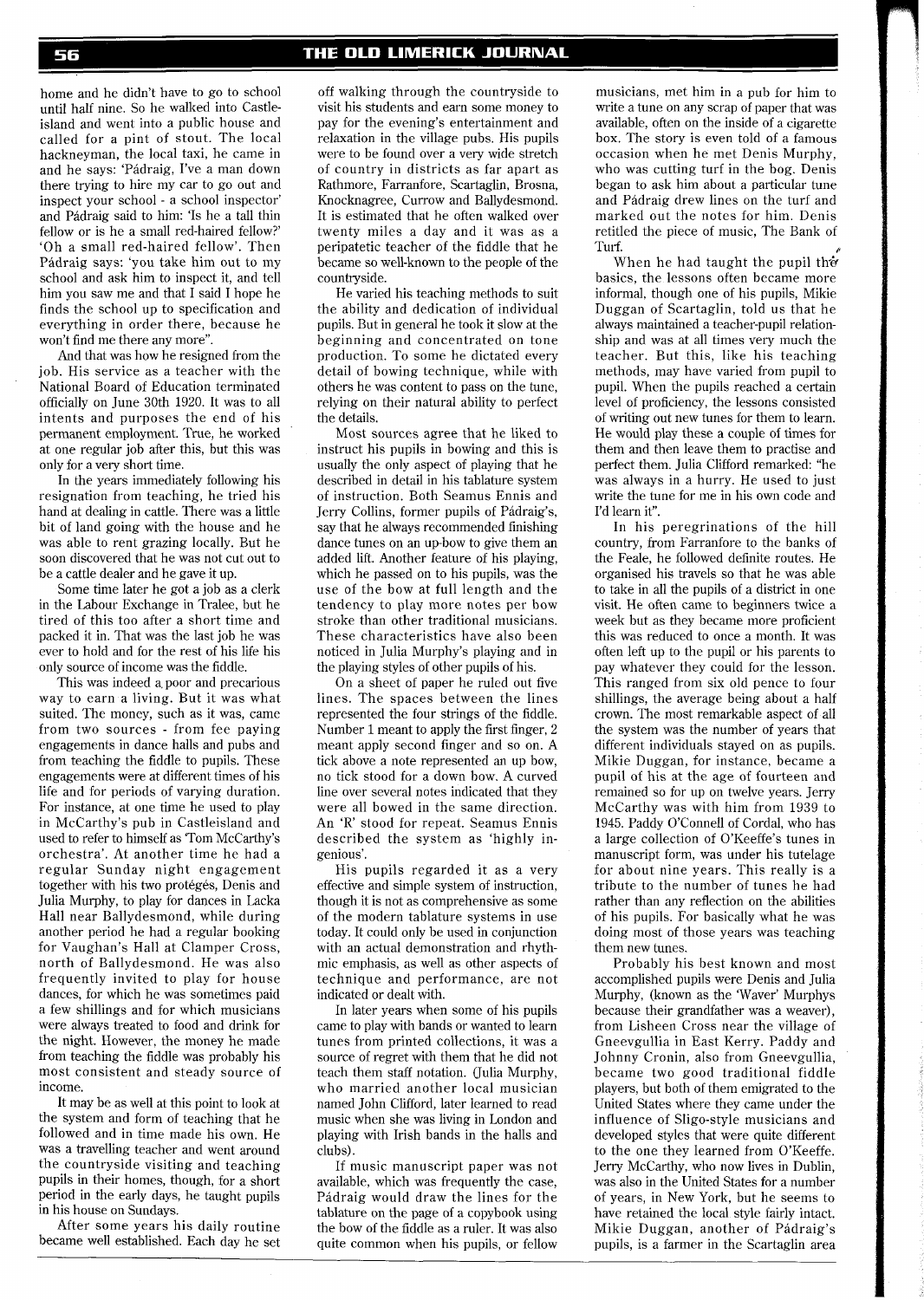and has for a number of years been playing with the accordionist, Johnny O'Leary, at music sessions and polka set competitions in Dan O'Connell's public house in Knocknagree.

Day and night, winter and summer, in good weather and bad, the figure of the former school master was to be seen on the rutted, winding roads of East Kerry and North Cork, an old tweed cap on his head, his unkempt bush of black hair sticking out from underneath it. He usually dressed in a gabardine raincoat that had seen better days, a dark jacket and trousers and an old-fashioned collarless shirt with a stud button. When setting out walking he had a peculiar habit of pushing the lapel of one collar through the button hole of the other. At other times he pinned the lapels of the collar around his throat with a large safety pin. These were the habits of a man accustomed over the years to facing into the cold, wintry rain and harsh, sleety, winds from the mountains.

In Sliabh Luachra O'Keeffe is remembered as much as a character as a musician. In an obituary that appeared in the local paper, The Kerryman, he was described as a 'great character'. The word 'character' as used amongst country people is something of a two-edged sword and can mean not just someone who is witty, humorous and good company, but also a person who is unworldly and unwise, if not downright foolish, and this undoubtedly was how he was perceived by many local people who considered it foolish and irresponsible to have thrown up a secure, pensionable job for an impecunious life as a player and teacher of the fiddle. Their attitude at its best was one of amused tolerance, at its worst one of downright disapproval.

It was customary for itinerant school masters, music teachers and dancing masters to be good story tellers. They were, in fact, traditional carriers of news and gossip in times when newspapers did not circulate amongst the ordinary people and when indeed many country people were illiterate. O'Keeffe was no exception and carried on this tradition. He had a large store of anecdotes and stories which he told in his own inimitable way. He had a deep voice and a thick Kerry accent and his speech was rich in Irish words and Hibernicisms. His face was soft and flabby and very expressive and he usually followed one of his amusing yarns or witty remarks with a laugh that took the form of a nasal snort. To his listeners this was an added source of laughter and amusement.

Many have remarked on his good nature and his kindliness and his jokes and stories were in keeping with these traits. For while often quirky and amusing, they were free of malice and vulgarity. Indeed there was a total absence of malice, vindictiveness and animosity in the man.

His sense of humour was droll and very rural and local in its content and expression. Probably, the best way to try to capture it is to give examples of it rather

than to try to describe it, though much of the humour in the stories is lost in print. For instance, he used to tell the story of how one night he was in his favourite haunt, Jack Lyons's pub in Scartaglin:

"I was in the front bar and in came these people, two men and a woman. A young woman. And they said 'Pádraig, will you play a tune and she'll dance to it'. And I got the fiddle and started in with a reel - Bonny Kate. And then suddenly there was a raid. It was after hours. The Guards came in and I was playing away engrossed with Bonny Kate and the girl dancing, and I wasn't watching out. I was playing away with my backside to the counter. 'What's your name? the Guards. And she had gone, the dancer, all scattered, all gone like that. And there was I with my backside to the counter flogging Bonny Kate. Seven shillings and six pence Bonny Kate cost me".

Padraig was not anti-clerical or irreligious but somewhat lax and careless about attending Mass and other religious observances. At one time the Redemptorists, famous for their fire and brimstone sermons, came to Startaglin to preach at a mission and all the people were flocking in to hear them. At first Pádraig showed no great interest in the mission but then, since everybody else around was going, he decided one evening to go too. He was, however, a bit late starting out and as he was walking, he was certainly going to be very late arriving. Seeing this, a man and a woman in a pony trap stopped and asked him if he would like a lift. "Yerra no", says Pádraig, "I'd prefer to walk". "But you'll be late", says the woman. "Yerra I'll be there in time for the hornpipe", says he. (The hornpipe being the last part of the polka set).

Another time he went to confession, where he had not been for quite some time, and the priest began to shout and roar at him "Go aisy you divil you or you'll be heard in Maol", Padraig said to him. (Maol was a mountain and bog to the north of Gneevgullia; O'Keeffe named a tune after it, The Top of Maol).

Part of the fascination of his stories comes from his quaint and original use of language. He expressed himself strikingly and clearly in the vernacular of the area, drawing his words and images from the speech of the people in a fresh, imaginative manner. He had a way of dressing up fairly ordinary things in quaint concepts and strange settings.

He once had a good fiddle and this is how he described what happened to it: "The first wife, one night at a spree, after I played for a while, I was out at the gable end with some lads and I was handed a jug of porter. I left her down to rest against the wall and forgot her, there in the rain. She never did a day's good after that but fell asunder from the rheumatics on me".

He had his own way of drinking pints of stout. When he got the first pint he emptied it down to this thumb, 'below the tops of the chapel windows' he used to say referring to two indentations on the old pint glasses. After a few pints he used to

say he was 'purring'. After a few more he was 'purring high' and when he came to the fifth or sixth he was, in his own phraseology, in 'second bulling'.

O'Keeffe was not the only peripatetic fiddle master in that part of the country. There was also the equally well-known and highly-regarded musician from Glencollins, Ballydesmond, Tom Billy Murphy. Tom Billy, as he was always called, was born in the eighteen seventies. and was at least ten years older than' Pádraig. Blind and partially lame from early childhood, he learned in his youth to play traditional music and became by dint of necessity (since he was debarred from most other ways of making a living by reason of his handicaps), a player and teacher of the fiddle. Tom's pupils were mostly in his own North Cork area, around Ballydesmond and Knocknagree, but he also had pupils further afield in the district of Kilcummin near Killarney, in Annagh near Castleisland and around Farranfore. Tom's music was never recorded so we don't reallv know how it sounded. However, if the playing of some of his pupils, like Jack O'Connell of the Lighthouse, Ballydesmond, or Dan O'Leary of Kilcummin, is any guide to it, he played in a simple, sweet, unornamented style.

Padraig's star as the outstanding young exponent of Sliabh Luachra music began to ascend as Tom entered his declining years, and there was a certain amount of tension and rivalry between them. There are stories of Padraig asking Tom for tunes and Tom refusing to play them for him.

Tom travelled about on the back of a donkey, which even at that time was considered a strange and outmoded form of transport. He, however, preferred it saying that he could hear better than in a cart. Tom, a small dark man with a protuberant nose, was a memorable figure as he rode his donkey from Knocknagree races to a house dance in Gneevgullia or a fair in Newmarket.

There was a lot of good feeling, sympathy and support for the peripatetic musician amongst the ordinary people. Tom Billy was often lodged and fed by his pupils or their parents and at other times they held dances to raise money for him. This supportive and hospitable attitude to travelling musicians continued throughout the nineteen fifties in this part of the country. This undoubtedly was a continuation of the old Gaelic tradition of hospitality towards travelling poets, teachers and musicians.

O'Keeffe, as a former school-master, was treated with a certain respect, if not with some awe arising from his unusual life style and from the circumstances surrounding his resignation. In theatrical or artistic circles his way of life would have been described as bohemian but, in the uplands of East Kerry, it was considered different and set him that little bit apart.

Traditional musicians like O'Keeffe and Tom Billy were also undoubtedly apprec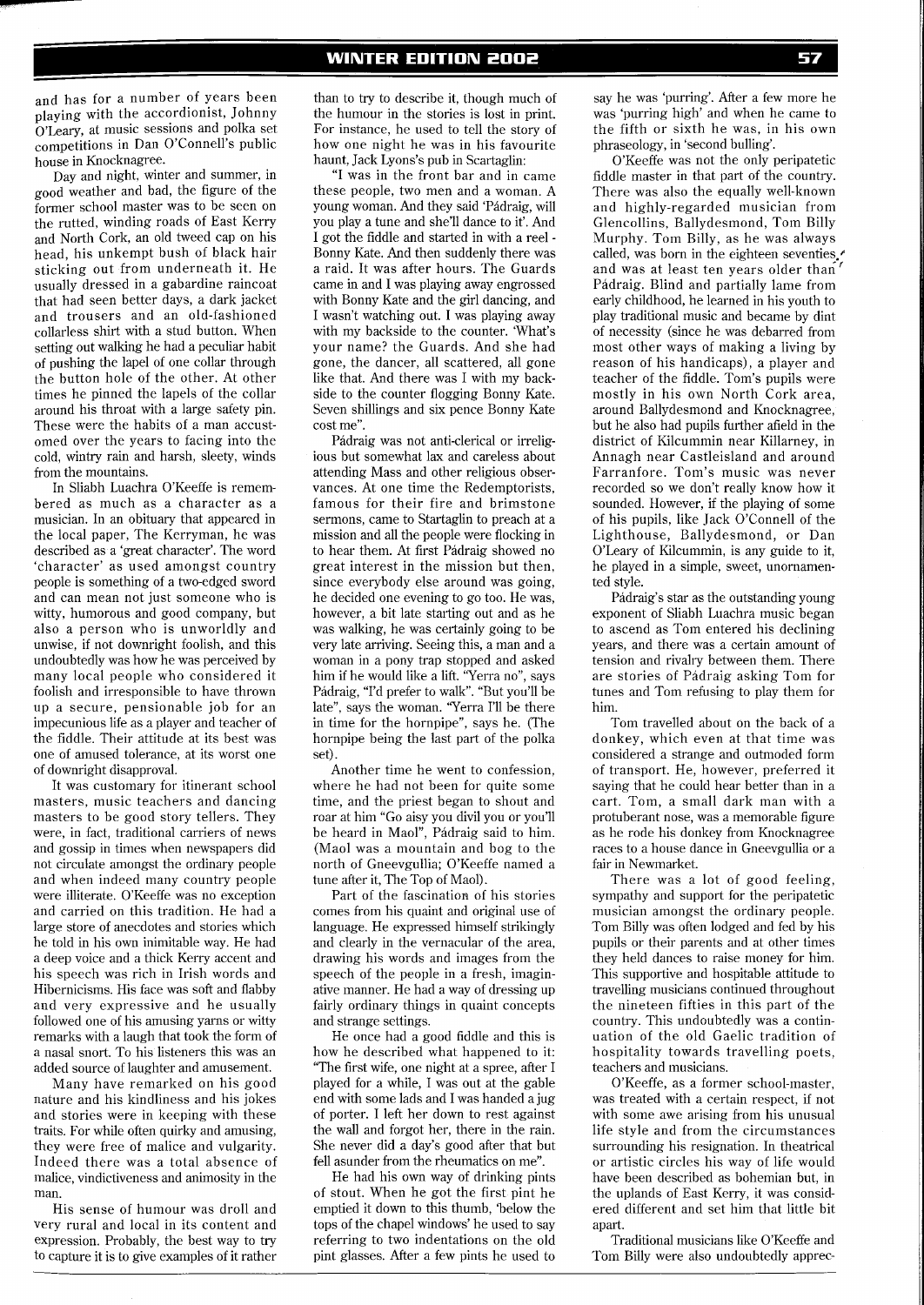iated by some people for providing a totally local and indigenous form of entertainment as well as carrying on, and indeed enriching, a highly distinctive style of folk music.

Even though O'Keeffe became a familiar figure and a constant traveller on the roads of Sliabh Luachra, he was never without a home. As the eldest son, he inherited the family house at Glountane and he lived with his mother until she died in 1938. After she died he lived alone. His sister, the teacher Mrs. Carmody, used to bake for him but other than that he looked after himself. Most nights then he returned home. But as he was a man who did not always plan his day, he sometimes found himself far from home when the pubs closed. At other times it might be raining, or on a cold wintry night the road to Glountane might seem very long. At such times he would make out the house of a friend or a pupil to seek shelter for the night. Often he just sat on a chair near the fire where he dozed until the morning. This is how John Clifford, a native of Gneevgullia, and his wife Julia, (the former Julia Murphy) remember Padraig's late night knock on the door:

Julia: "He used to knock at everybody's house, anybody that knew him anyway, and there was music most places, and any hour of the night they'd leave 'm in ... he'd play all night ... He used to come in to me at night when the pubs closed and I was only a child and I'd be in bed. I was really mad on music ... I used to love to see 'm coming ... I'd be in bed anyway but I'd always get up out of bed and come down, and he'd say to me 'Julia, I'll write this one for you now'. And he used to play it so well and it just appealed so much to me that he'd play it a couple of times over, and I'd play it after 'm - without ever writing it down. The ear was that quick".

John: "And he'd be ... maybe coming in from Knocknagree Races say about three o'clock in the morning. I'ou'd let him stay inside you know. Most people then were stuck for extra bedrooms. He wouldn't go anywhere. He'd put his two elbows on the table and rest awhile like that until morning. And I don't think he'd have a breakfast would he? And he might get a couple of bob from Denis (Murphy) and he'd go away as far as Gneevgullia and he might collect I suppose two or three bob more you know .., give 'em a few tunes, and that's the way he lived all the whole time".

In assessing O'Keeffe's importance in the Sliabh Luachra tradition, it is necessary to view it from different perspectives.

In a historical sense O'Keeffe is generally recognised as an important pivotal figure who brought the music into modern times. He was once asked where he had learned his music and he said from the old Sliabh Luachra fiddlers. This in fact was the case. The underground sources had all converged and come to the surface in one sparkling, pellucid, stream. The music of Corny Drew of Drumultan, Fitzgerald of Lacka, the Callaghans of Doon and Tom Billy Murphy of Glencollins had all come together in the playing of one outstanding exponent of the style. Just as in the field of literature or art, a writer or painter brings to a synthesis and fruition the efforts of a number of others in a particular field.

O'Keeffe was also the principal carrier of the local tradition. He perfected and polished the Sliabh Luachra style and had a wider repertoire than any of the other musicians. It was also he who introduced the music to the larger world outside. He was playing good music when Seamus Ennis recorded him for the B.B.C. in September 1952 and some of these recordings were subsequently released on a disc titled "Kerry Fiddles" featuring Padraig, Denis Murphy and Julia Clifford. He was also recorded by Diane Hamilton, the American collector of Irish folk music, in a field trip she made, accompanied by the Clancy brothers, in 1955. A recording of him made at this time can be heard on an L.P. titled "The Lark in the Morning".

But in truth Padraig was on the way out when, in the late nineteen fifties and early sixties, it became fashionable and profitable to record traditional musicians and it was his pupils who benefited from this new-found interest in the music. Denis Murphy and his sister, Julia Clifford, made a number of records and some of his other pupils were also recorded on disc and for the radio. It was in this way then, mostly through his pupils, that his music was popularised.

O'Keeffe's repertoire was wider and more comprehensive than that of any of his fellow musicians. It is reckoned that he had up on four hundred tunes on which he could draw, the majority of these being dance tunes learned and played for the polka sets. These included polkas, jigs, slides, hornpipes and reels. At first these were played purely for dancing but in time they began to be played also for listening. O'Keeffe in particular was very concerned with the content and presentation of his music and spent more time than most playing just for people to listen. He worked up and polished his tunes to suit an audience and he tended to have and to play more ornate and intricate tunes than the typical local musician. He often abandoned the strict dance rhythms in the hornpipes to facilitate his own arrangements and to allow for the runs of extra notes he inserted. O'Keeffe is often credited with popularising reels in the area and he certainly had more of these than the average Sliabh Luachra musician. His reels were melodically strong and well-ornamented and sometimes had a sad quality, traces of a lament. He also had a lot of old jigs and a very impressive selection of slow airs. The following were amongst the slow airs he played most often: O'Donnell's Lament, O'Rahilly's Grave, Kingwilliamstown, An Raibh tú ag an gCarraig? (Were you at Carrick), O'Neill's Lament, The Blackbird, Taimse im chodhladh (I'm asleep), The Redhaired Boy, The Wounded Hussar and The Old Man Rocking the Cradle. The first three of these are local to the area and the last one

was Pádraig's party piece. He used to play it with the big iron key of the pub door in his teeth as a variable mute against the bridge of the fiddle and was able to make the fiddle say 'mamma, mamma' at the end of each melody line. To the ears of some it was a performance of doubtful taste. However, that aside, he was widely regarded as a great air player and the sweetness and beauty of his slow airs are still remembered.

With regard to his musical heritage, most local musicians have acknowledged their debt to him. Johnny O'Leary, the accordionist, one of the most accomplished local musicians of recent times, says that many of his tunes go back to O'Keeffe. Denis and Julia got most of their local tunes from him, as did most of his other pupils. It is hardly an exaggeration to say that his music makes up the bulk of the tunes played by today's musicians of the area.

Kerry has a reputation for rough music as opposed, say, to Clare or Sligo. This owes something to the fact that the music is played more simply in Kerry. In other counties tunes tend to be more varied and ornamented. This may be because the music of Sliabh Luachra is at an earlier stage of development. Certainly in O'Keeffe's time there was not much evidence of outside influence on the music. In the decade preceding the outbreak of the Second World War, the gramophone became popular in many parts of rural Ireland and recordings, usually American, of Irish folk music became available. These early gramophone records of outstanding traditional musicians like Michael Coleman and James Morrison were bought and listened to in Sliabh Luachra as elsewhere, but their influence did not extend to effecting any appreciable changes in the local style of playing. It is also noteworthy that music in this region had a practical function: it was played for dancing. This was in contrast with other parts of the country where the dancing was no longer practised and where the music was played solely for listening to. In this type of situation the musicians tended to show off and to demonstrate their skills in an excess of ornamentation, deviating from the original beat and rhythm of the tune. This treatment usually produced something that was superficially ornate and flashy but detached from its original purpose and accordingly lacking in meaning. Sliabh Luachra music was not like this.

In Sliabh Luachra the predominant fiddle style is direct and rhythmic. O'Keeffe tended to use the full length of the bow in long strokes to produce the maximum volume. He often got as many as ten notes to a stroke and it was rare for him to play one stroke to one note. He also used occasional grace notes and had a tendency to play flat, which produced a mournful quality. This sad quality has been noted in his reels. He rarely used trebling as a decorative device, but he employed a wide range of decorative